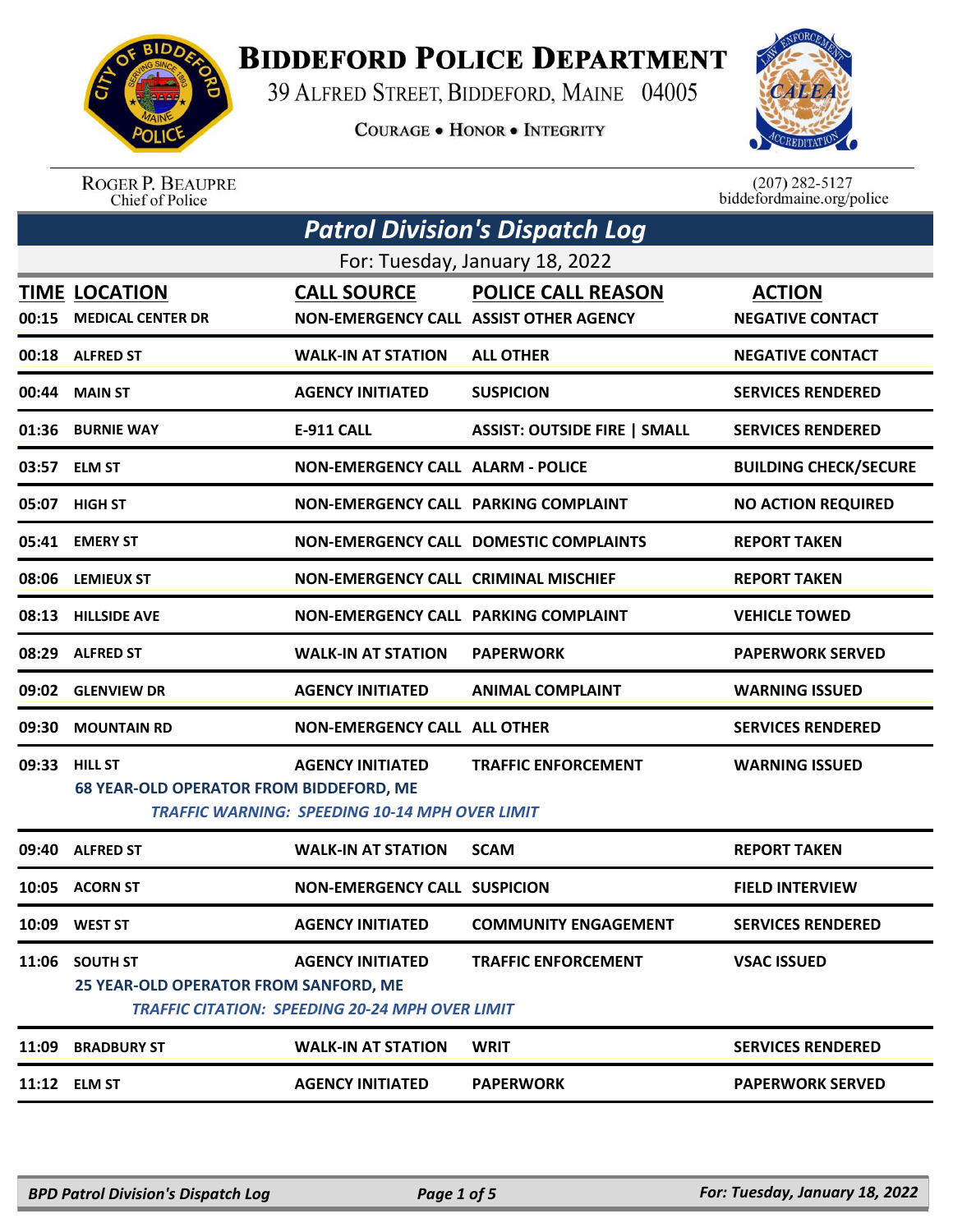|       | <b>TIME LOCATION</b><br>11:18 SOUTH ST<br>67 YEAR-OLD OPERATOR FROM BIDDEFORD, ME             | <b>CALL SOURCE</b><br><b>AGENCY INITIATED</b><br><b>TRAFFIC WARNING: SPEEDING 1-9 MPH OVER LIMIT</b>                                            | <b>POLICE CALL REASON</b><br><b>TRAFFIC ENFORCEMENT</b>                                                                                                                             | <b>ACTION</b><br><b>WARNING ISSUED</b> |
|-------|-----------------------------------------------------------------------------------------------|-------------------------------------------------------------------------------------------------------------------------------------------------|-------------------------------------------------------------------------------------------------------------------------------------------------------------------------------------|----------------------------------------|
|       | 11:19 HILLS BEACH RD + OLD POOL RD AGENCY INITIATED<br>21 YEAR-OLD OPERATOR FROM COHASSET, MA | <b>TRAFFIC CITATION: SPEEDING 10-14 MPH OVER LIMIT</b>                                                                                          | <b>TRAFFIC ENFORCEMENT</b>                                                                                                                                                          | <b>VSAC ISSUED</b>                     |
| 11:25 | <b>SOUTH ST + SOUTHVIEW DR</b><br><b>60 YEAR-OLD OPERATOR FROM HALES LOCATION, NH</b>         | <b>AGENCY INITIATED</b><br><b>TRAFFIC WARNING: SPEEDING 10-14 MPH OVER LIMIT</b>                                                                | <b>TRAFFIC ENFORCEMENT</b>                                                                                                                                                          | <b>WARNING ISSUED</b>                  |
|       | 11:33 SOUTH ST<br>52 YEAR-OLD OPERATOR FROM BIDDEFORD, ME                                     | <b>AGENCY INITIATED</b><br><b>TRAFFIC WARNING: FAILING TO CARRY VEHICLE REGISTRATION</b><br><b>TRAFFIC WARNING: SPEEDING 1-9 MPH OVER LIMIT</b> | <b>TRAFFIC ENFORCEMENT</b><br><b>TRAFFIC CITATION: FAILING TO PRODUCE EVIDENCE OF VEHICLE INSURANCE</b><br><b>TRAFFIC WARNING: OPERATE VEHICLE W/O VALID INSPECTION CERTIFICATE</b> | <b>VSAC ISSUED</b>                     |
| 11:37 | <b>LEMIEUX ST</b>                                                                             | <b>NON-EMERGENCY CALL JUVENILE OFFENSES</b>                                                                                                     |                                                                                                                                                                                     | <b>SERVICES RENDERED</b>               |
|       | 11:44 SOUTH ST + HIGHLAND ST<br>57 YEAR-OLD OPERATOR FROM DAYTON, ME                          | <b>AGENCY INITIATED</b><br><b>TRAFFIC CITATION: SPEEDING 15-19 MPH OVER LIMIT</b>                                                               | <b>TRAFFIC ENFORCEMENT</b><br><b>TRAFFIC WARNING: FAILURE TO MAINTAIN CONTROL OF MOTOR VEHICLE</b>                                                                                  | <b>VSAC ISSUED</b>                     |
| 11:45 | <b>ALFRED ST + BARRA RD</b>                                                                   | <b>E-911 CALL</b>                                                                                                                               | 911 MISUSE                                                                                                                                                                          | <b>UNFOUNDED</b>                       |
|       | 11:50 LAVOIE AVE                                                                              | <b>NON-EMERGENCY CALL CIVIL COMPLAINT</b>                                                                                                       |                                                                                                                                                                                     | <b>CIVIL COMPLAINT</b>                 |
| 11:54 | <b>SOUTH ST + SOUTHVIEW DR</b><br>52 YEAR-OLD OPERATOR FROM CAPE NEDDICK, ME                  | <b>AGENCY INITIATED</b><br><b>TRAFFIC WARNING: SPEEDING 10-14 MPH OVER LIMIT</b>                                                                | <b>TRAFFIC ENFORCEMENT</b>                                                                                                                                                          | <b>VSAC ISSUED</b>                     |
| 11:55 | <b>GUINEA RD + MEETINGHOUSE R AGENCY INITIATED</b>                                            |                                                                                                                                                 | <b>SUSPICION</b>                                                                                                                                                                    | <b>SERVICES RENDERED</b>               |
|       | 12:08 SOUTH ST<br>57 YEAR-OLD OPERATOR FROM LIMINGTON, ME                                     | <b>AGENCY INITIATED</b><br><b>TRAFFIC WARNING: SPEEDING 1-9 MPH OVER LIMIT</b>                                                                  | <b>TRAFFIC ENFORCEMENT</b><br><b>TRAFFIC CITATION: FAILING TO PRODUCE EVIDENCE OF VEHICLE INSURANCE</b>                                                                             | <b>VSAC ISSUED</b>                     |
| 12:22 | <b>SOUTH ST + MAPLEWOOD AVE</b><br>25 YEAR-OLD OPERATOR FROM SOUTH PORTLAND, ME               | <b>AGENCY INITIATED</b><br><b>TRAFFIC WARNING: FAILING TO CARRY VEHICLE REGISTRATION</b><br>TRAFFIC WARNING: SPEEDING 10-14 MPH OVER LIMIT      | <b>TRAFFIC ENFORCEMENT</b>                                                                                                                                                          | <b>WARNING ISSUED</b>                  |
|       | 12:23 WEST ST + WESTWOOD DR<br>53 YEAR-OLD OPERATOR FROM N HARWICH, MA                        | <b>AGENCY INITIATED</b><br><b>TRAFFIC CITATION: SPEEDING 20-24 MPH OVER LIMIT</b>                                                               | <b>TRAFFIC ENFORCEMENT</b>                                                                                                                                                          | <b>VSAC ISSUED</b>                     |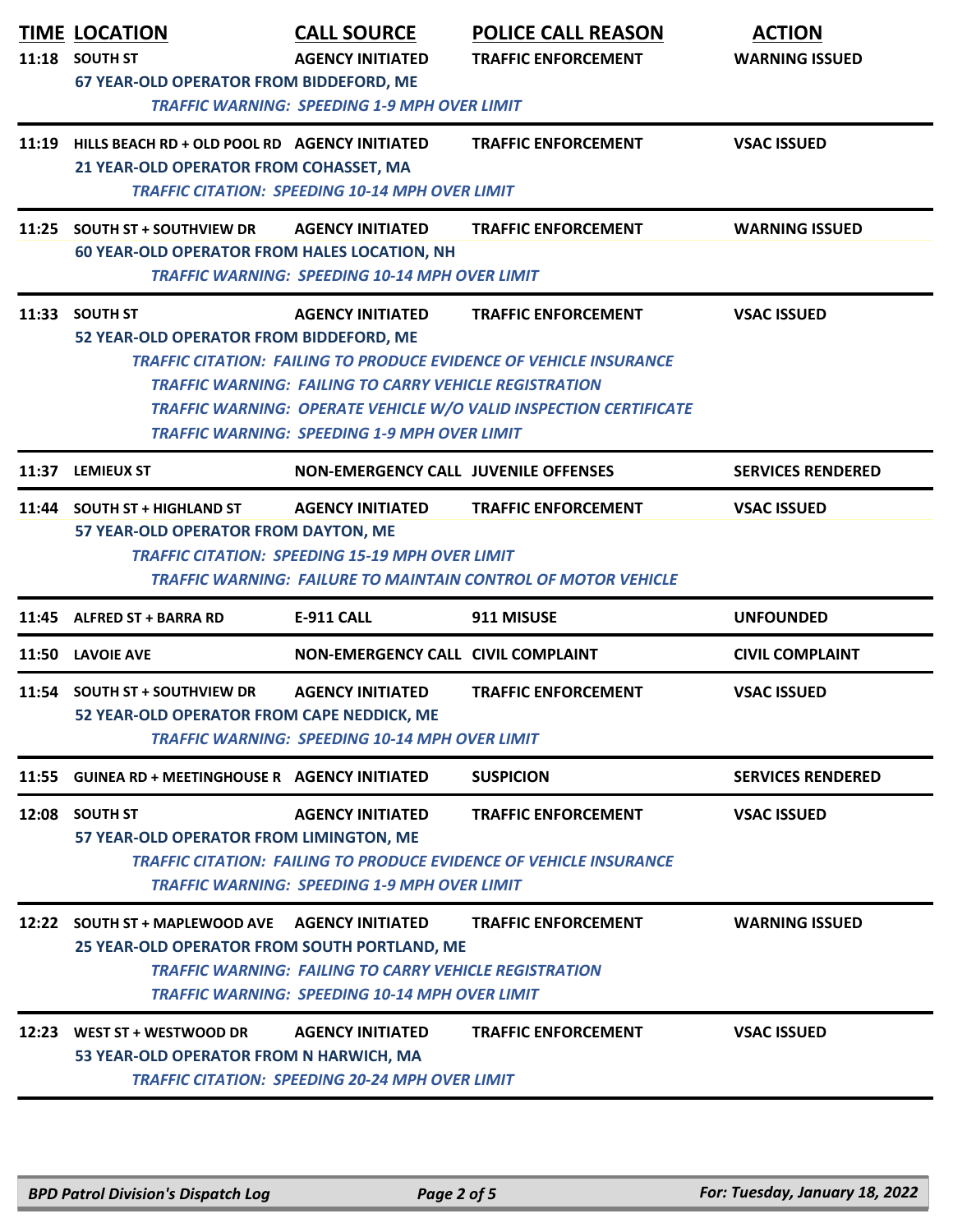|       | <b>TIME LOCATION</b><br>12:31 SOUTH ST<br>73 YEAR-OLD OPERATOR FROM WINCHESTER, MA                                                                                                                                                                                                              | <b>CALL SOURCE</b><br><b>AGENCY INITIATED</b><br><b>TRAFFIC WARNING: SPEEDING 1-9 MPH OVER LIMIT</b>                                                                                                   | <b>POLICE CALL REASON</b><br><b>TRAFFIC ENFORCEMENT</b>                                                  | <b>ACTION</b><br><b>WARNING ISSUED</b> |  |
|-------|-------------------------------------------------------------------------------------------------------------------------------------------------------------------------------------------------------------------------------------------------------------------------------------------------|--------------------------------------------------------------------------------------------------------------------------------------------------------------------------------------------------------|----------------------------------------------------------------------------------------------------------|----------------------------------------|--|
|       | 12:40 SOUTH ST<br>56 YEAR-OLD OPERATOR FROM OLD ORCHARD BEACH, ME                                                                                                                                                                                                                               | <b>AGENCY INITIATED</b><br><b>TRAFFIC WARNING: SPEEDING 10-14 MPH OVER LIMIT</b>                                                                                                                       | <b>TRAFFIC ENFORCEMENT</b><br><b>TRAFFIC CITATION: FAILING TO PRODUCE EVIDENCE OF VEHICLE INSURANCE</b>  | <b>VSAC ISSUED</b>                     |  |
| 12:55 | <b>PAQUIN AVE + SOUTH ST</b><br>34 YEAR-OLD OPERATOR FROM DAYTON, ME                                                                                                                                                                                                                            | <b>AGENCY INITIATED</b><br><b>TRAFFIC WARNING: SPEEDING 1-9 MPH OVER LIMIT</b>                                                                                                                         | <b>TRAFFIC ENFORCEMENT</b>                                                                               | <b>WARNING ISSUED</b>                  |  |
|       | 13:03 SOUTH ST<br><b>AGENCY INITIATED</b><br><b>TRAFFIC ENFORCEMENT</b><br><b>VSAC ISSUED</b><br>52 YEAR-OLD OPERATOR FROM BIDDEFORD, ME<br><b>TRAFFIC CITATION: FAILING TO PRODUCE EVIDENCE OF VEHICLE INSURANCE</b><br><b>TRAFFIC WARNING: SPEEDING 10-14 MPH OVER LIMIT</b>                  |                                                                                                                                                                                                        |                                                                                                          |                                        |  |
| 13:03 | <b>ALFRED ST</b>                                                                                                                                                                                                                                                                                | <b>WALK-IN AT STATION</b>                                                                                                                                                                              | <b>CAR SEAT DETAIL</b>                                                                                   | <b>SERVICES RENDERED</b>               |  |
|       | 13:16 SOUTH ST<br>50 YEAR-OLD OPERATOR FROM SO. PORTLAND, ME                                                                                                                                                                                                                                    | <b>AGENCY INITIATED</b><br><b>TRAFFIC CITATION: SPEEDING 15-19 MPH OVER LIMIT</b>                                                                                                                      | <b>TRAFFIC ENFORCEMENT</b>                                                                               | <b>VSAC ISSUED</b>                     |  |
|       | 13:26 POOL ST                                                                                                                                                                                                                                                                                   | E-911 CALL                                                                                                                                                                                             | <b>ASSIST: MEDICAL W/ ASSIST</b>                                                                         | <b>TRANSPORT TO HOSPITAL</b>           |  |
|       | 13:27 SOUTH ST<br>21 YEAR-OLD OPERATOR FROM GRAY, ME                                                                                                                                                                                                                                            | <b>AGENCY INITIATED</b><br><b>TRAFFIC WARNING: FAILING TO CARRY VEHICLE REGISTRATION</b><br><b>TRAFFIC WARNING: SPEEDING 10-14 MPH OVER LIMIT</b>                                                      | <b>TRAFFIC ENFORCEMENT</b>                                                                               | <b>WARNING ISSUED</b>                  |  |
|       | 13:35 SOUTH ST<br>37 YEAR-OLD OPERATOR FROM HOLLIS, ME                                                                                                                                                                                                                                          | <b>AGENCY INITIATED</b><br><b>TRAFFIC WARNING: FAILING TO CARRY VEHICLE REGISTRATION</b><br><b>TRAFFIC WARNING: FAILURE TO REGISTER VEHICLE</b><br><b>TRAFFIC WARNING: SPEEDING 1-9 MPH OVER LIMIT</b> | <b>TRAFFIC ENFORCEMENT</b><br><b>TRAFFIC WARNING: FAILING TO NOTIFY STATE OF NAME AND ADDRESS CHANGE</b> | <b>WARNING ISSUED</b>                  |  |
|       | 13:54 SOUTH ST + WESTMORE AVE<br><b>AGENCY INITIATED</b><br><b>TRAFFIC ENFORCEMENT</b><br><b>VSAC ISSUED</b><br><b>61 YEAR-OLD OPERATOR FROM DAYTON, ME</b><br><b>TRAFFIC CITATION: FAILING TO PRODUCE EVIDENCE OF VEHICLE INSURANCE</b><br><b>TRAFFIC WARNING: SPEEDING 1-9 MPH OVER LIMIT</b> |                                                                                                                                                                                                        |                                                                                                          |                                        |  |
|       | 14:01 SOUTH ST + MCKENNEY DR<br><b>67 YEAR-OLD OPERATOR FROM LIMERICK, ME</b>                                                                                                                                                                                                                   | <b>AGENCY INITIATED</b><br><b>TRAFFIC WARNING: SPEEDING 1-9 MPH OVER LIMIT</b>                                                                                                                         | <b>TRAFFIC ENFORCEMENT</b>                                                                               | <b>WARNING ISSUED</b>                  |  |
|       | 14:04 MAPLEWOOD AVE<br>DEFENDANT: JUVENILE - E  AGE: 15  RESIDENT OF: BIDDEFORD, ME                                                                                                                                                                                                             | <b>NON-EMERGENCY CALL SUSPICION</b><br><b>CHARGE: POSSESSION OF DRUG PARAPHERNALIA WITH INTENT TO USE</b>                                                                                              |                                                                                                          | <b>SUMMONS ISSUED</b>                  |  |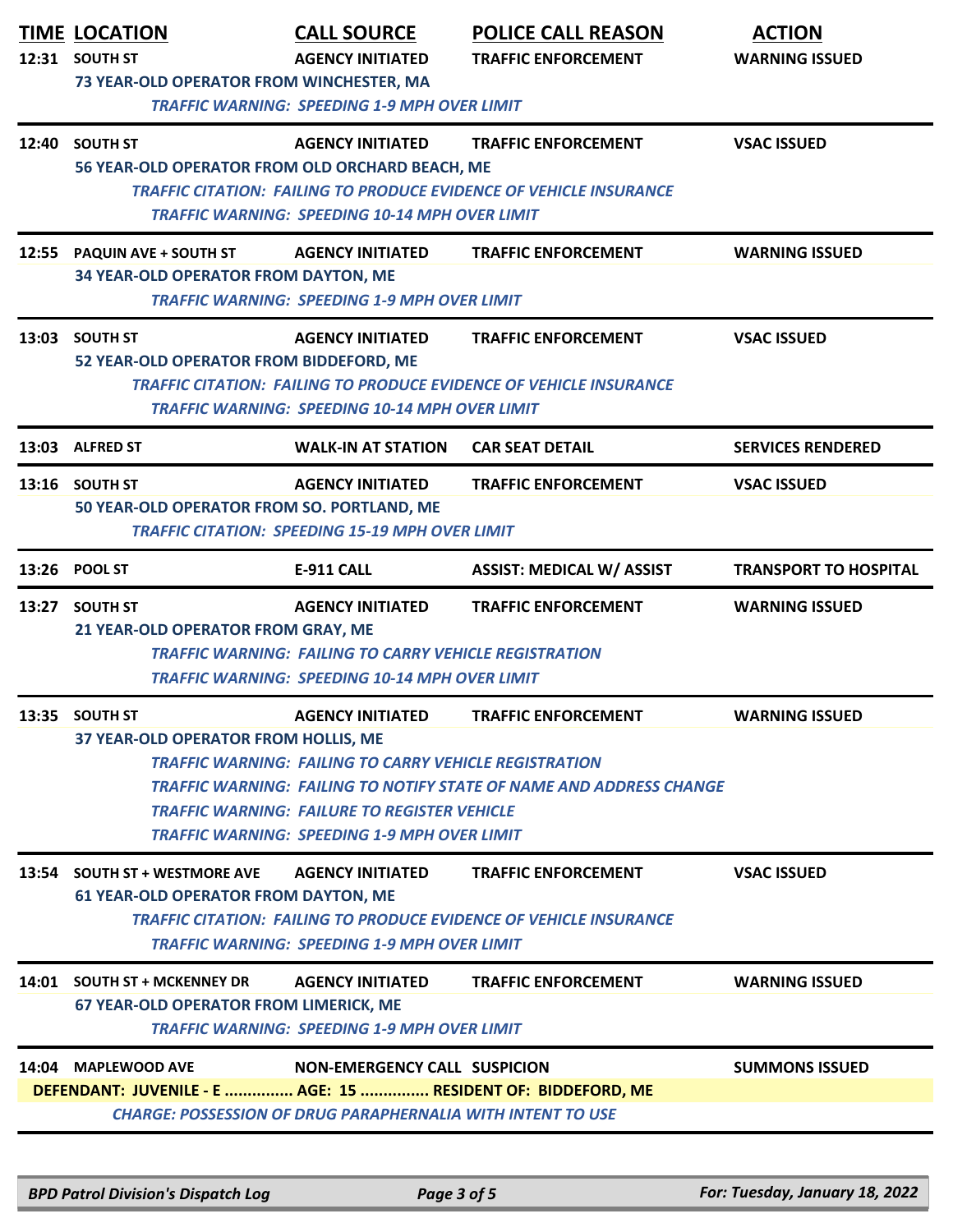|       | <b>TIME LOCATION</b>                                                   | <b>CALL SOURCE</b>                                                                                                                      | <b>POLICE CALL REASON</b>                                                                              | <b>ACTION</b>            |
|-------|------------------------------------------------------------------------|-----------------------------------------------------------------------------------------------------------------------------------------|--------------------------------------------------------------------------------------------------------|--------------------------|
| 14:13 | <b>HILL ST</b>                                                         | <b>AGENCY INITIATED</b>                                                                                                                 | <b>TRAFFIC ENFORCEMENT</b>                                                                             | <b>VSAC ISSUED</b>       |
|       | 26 YEAR-OLD OPERATOR FROM OLD ORCHARD BEACH, ME                        | <b>TRAFFIC CITATION: SPEEDING 10-14 MPH OVER LIMIT</b>                                                                                  |                                                                                                        |                          |
| 14:19 | <b>BOULDER WAY</b>                                                     | <b>NON-EMERGENCY CALL CHECK WELFARE</b>                                                                                                 |                                                                                                        | <b>SERVICES RENDERED</b> |
|       | 14:32 WEST ST<br><b>15 YEAR-OLD OPERATOR FROM BIDDEFORD, ME</b>        | <b>AGENCY INITIATED</b><br><b>TRAFFIC WARNING: FAILURE TO REGISTER VEHICLE</b><br><b>TRAFFIC WARNING: SPEEDING 10-14 MPH OVER LIMIT</b> | <b>TRAFFIC ENFORCEMENT</b>                                                                             | <b>WARNING ISSUED</b>    |
| 15:18 | <b>LAVOIE AVE</b>                                                      | <b>NON-EMERGENCY CALL CIVIL COMPLAINT</b>                                                                                               |                                                                                                        | <b>CIVIL COMPLAINT</b>   |
|       | <b>15:30 HILL ST</b>                                                   | <b>AGENCY INITIATED</b>                                                                                                                 | <b>PAPERWORK</b>                                                                                       | <b>PAPERWORK SERVED</b>  |
| 15:45 | <b>FOREST ST + WEST ST</b><br>32 YEAR-OLD OPERATOR FROM BIDDEFORD, ME  | <b>AGENCY INITIATED</b><br><b>TRAFFIC WARNING: FAILURE TO REGISTER VEHICLE</b>                                                          | <b>TRAFFIC ENFORCEMENT</b>                                                                             | <b>WARNING ISSUED</b>    |
| 15:57 | <b>WENTWORTH ST</b>                                                    | NON-EMERGENCY CALL DISTURBANCE / NOISE                                                                                                  |                                                                                                        | <b>NEGATIVE CONTACT</b>  |
| 15:57 | <b>ELM ST + PRECOURT ST</b>                                            | <b>NON-EMERGENCY CALL LIGHT MALFUNCTION</b>                                                                                             |                                                                                                        | <b>SERVICES RENDERED</b> |
| 16:00 | <b>ELM ST</b>                                                          | <b>NON-EMERGENCY CALL SUSPICION</b>                                                                                                     |                                                                                                        | <b>GONE ON ARRIVAL</b>   |
| 16:07 | <b>PORTER ST</b>                                                       | <b>NON-EMERGENCY CALL CHECK WELFARE</b>                                                                                                 |                                                                                                        | <b>SERVICES RENDERED</b> |
| 16:38 | <b>GEORGE ST</b>                                                       | <b>AGENCY INITIATED</b>                                                                                                                 | <b>PAPERWORK</b>                                                                                       | <b>PAPERWORK SERVED</b>  |
| 16:49 | <b>ALFRED ST</b>                                                       |                                                                                                                                         | NON-EMERGENCY CALL DOMESTIC COMPLAINTS                                                                 | <b>SERVICES RENDERED</b> |
| 17:23 | <b>STATE ST</b>                                                        | NON-EMERGENCY CALL DISTURBANCE / NOISE                                                                                                  |                                                                                                        | <b>NEGATIVE CONTACT</b>  |
|       | 17:48 POOL ST + WEST ST                                                | <b>AGENCY INITIATED</b>                                                                                                                 | <b>DISABLED VEHICLE</b>                                                                                | <b>SERVICES RENDERED</b> |
| 17:48 | <b>MAPLEWOOD AVE</b>                                                   | <b>AGENCY INITIATED</b>                                                                                                                 | <b>COMMUNITY ENGAGEMENT</b>                                                                            | <b>SERVICES RENDERED</b> |
| 18:00 | <b>ALFRED ST</b>                                                       | <b>WALK-IN AT STATION</b>                                                                                                               | <b>OUT FOR FOLLOW UP</b>                                                                               | <b>SERVICES RENDERED</b> |
| 18:07 | <b>HILL ST + FALL ST</b><br>37 YEAR-OLD OPERATOR FROM BIDDEFORD, ME    | <b>AGENCY INITIATED</b><br><b>TRAFFIC WARNING: SPEEDING 10-14 MPH OVER LIMIT</b>                                                        | <b>TRAFFIC ENFORCEMENT</b><br><b>TRAFFIC WARNING: OPERATE VEHICLE W/O VALID INSPECTION CERTIFICATE</b> | <b>WARNING ISSUED</b>    |
| 18:26 | <b>ALFRED ST</b><br>20 YEAR-OLD OPERATOR FROM SALEM, NH                | <b>AGENCY INITIATED</b>                                                                                                                 | <b>TRAFFIC ENFORCEMENT</b><br><b>TRAFFIC WARNING: OPERATING WITHOUT HEADLIGHTS AFTER DARK</b>          | <b>WARNING ISSUED</b>    |
|       | 18:51 WEST ST                                                          | <b>NON-EMERGENCY CALL CHECK WELFARE</b>                                                                                                 |                                                                                                        | <b>SERVICES RENDERED</b> |
| 19:03 | <b>WEST ST + GRANITE ST</b><br>26 YEAR-OLD OPERATOR FROM BIDDEFORD, ME | <b>AGENCY INITIATED</b><br><b>TRAFFIC WARNING: FAILURE TO REGISTER VEHICLE</b>                                                          | <b>TRAFFIC ENFORCEMENT</b>                                                                             | <b>WARNING ISSUED</b>    |